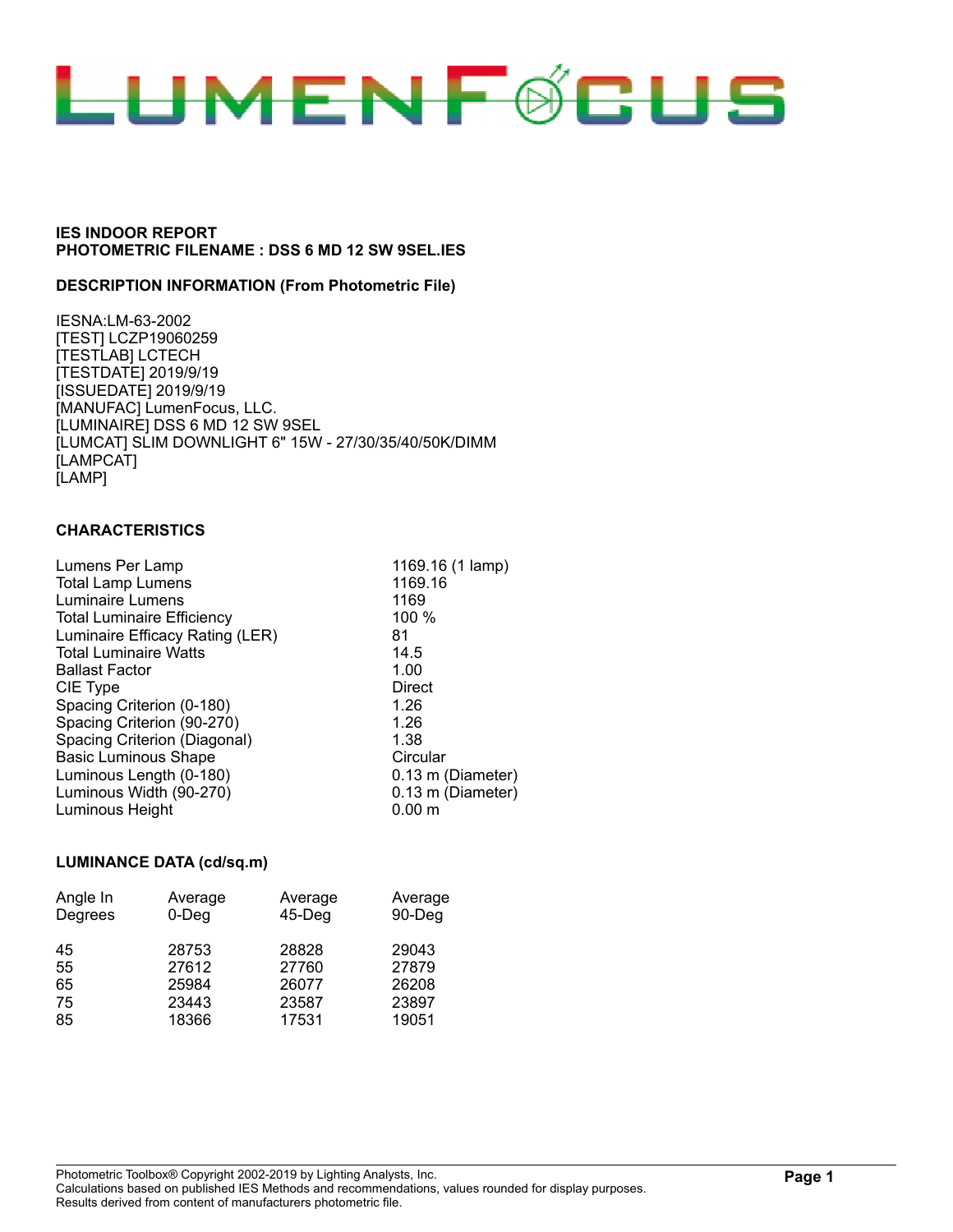## **ZONAL LUMEN SUMMARY**

| Zone     | Lumens  | %Lamp  | %Fixt  |
|----------|---------|--------|--------|
| $0 - 20$ | 149.71  | 12.80  | 12.80  |
| $0 - 30$ | 317.26  | 27.10  | 27.10  |
| $0 - 40$ | 518.64  | 44.40  | 44.40  |
| $0 - 60$ | 914.17  | 78.20  | 78.20  |
| $0 - 80$ | 1142.22 | 97.70  | 97.70  |
| $0 - 90$ | 1166.4  | 99.80  | 99.80  |
| 10-90    | 1127.59 | 96.40  | 96.40  |
| 20-40    | 368.93  | 31.60  | 31.60  |
| 20-50    | 576.96  | 49.30  | 49.30  |
| 40-70    | 538.94  | 46.10  | 46.10  |
| 60-80    | 228.04  | 19.50  | 19.50  |
| 70-80    | 84.64   | 7.20   | 7.20   |
| 80-90    | 24.18   | 2.10   | 2.10   |
| 90-110   | 0.68    | 0.10   | 0.10   |
| 90-120   | 1.00    | 0.10   | 0.10   |
| 90-130   | 1.31    | 0.10   | 0.10   |
| 90-150   | 1.89    | 0.20   | 0.20   |
| 90-180   | 2.77    | 0.20   | 0.20   |
| 110-180  | 2.08    | 0.20   | 0.20   |
| 0-180    | 1169.16 | 100.00 | 100.00 |

Total Luminaire Efficiency = 100.00%

#### **ZONAL LUMEN SUMMARY**

| Zone    | Lumens |
|---------|--------|
| 0-10    | 38.80  |
| 10-20   | 110.91 |
| 20-30   | 167.55 |
| 30-40   | 201.38 |
| 40-50   | 208.03 |
| 50-60   | 187.51 |
| 60-70   | 143.40 |
| 70-80   | 84.64  |
| 80-90   | 24.18  |
| 90-100  | 0.36   |
| 100-110 | 0.33   |
| 110-120 | 0.32   |
| 120-130 | 0.31   |
| 130-140 | 0.27   |
| 140-150 | 0.31   |
| 150-160 | 0.38   |
| 160-170 | 0.36   |
| 170-180 | 0.15   |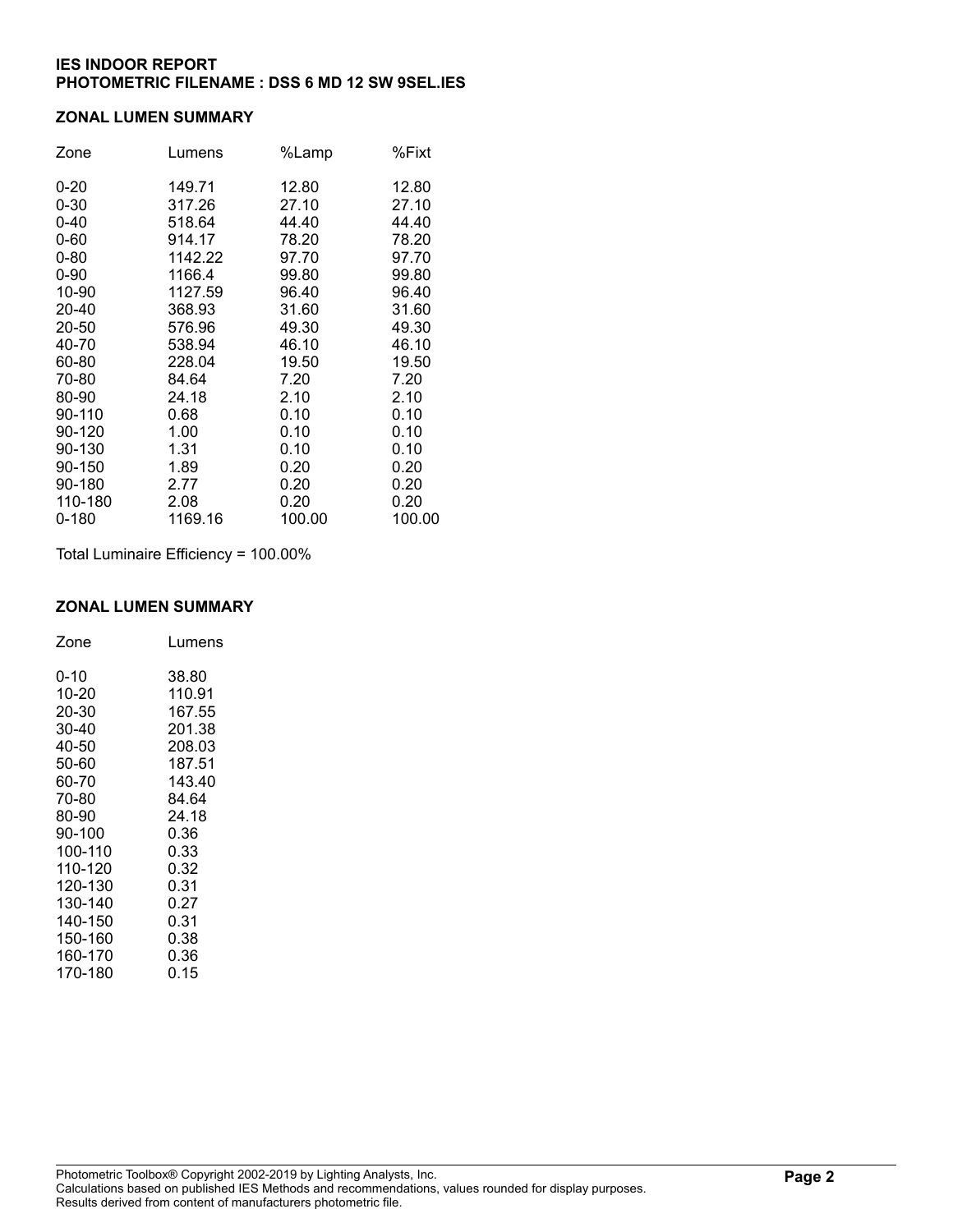# **COEFFICIENTS OF UTILIZATION - ZONAL CAVITY METHOD**

Effective Floor Cavity Reflectance 0.20

| <b>RC</b><br><b>RW</b> | 80<br>70 50<br>-30 10 | 70<br>50 30<br>70. | -10 | 50 30       | 50 | 10 | 50 30 | 30       | -10         | 50 30 | 10       | -10       | 0<br>0 |
|------------------------|-----------------------|--------------------|-----|-------------|----|----|-------|----------|-------------|-------|----------|-----------|--------|
| $\Omega$               | 119 119 119 119       | 116 116 116 116    |     | 111 111 111 |    |    |       |          | 106 106 106 |       |          | 102102102 | 100    |
| $\mathbf 1$            | 10910499 95           | 10610197 94        |     | 97 94 91    |    |    |       | 93 90 88 |             |       | 89 87 85 |           | 83     |
| $\overline{2}$         | 99 90 83 77           | 96 88 82 77        |     | 85 79 75    |    |    | 81    | 77 73    |             |       | 78 75 71 |           | 69     |
| 3                      | 90 79 71 64           | 87 78 70 64        |     | 74 68 63    |    |    |       | 72 66 61 |             |       | 69 64 60 |           | 58     |
| 4                      | 82 70 61 54           | 80 69 60 54        |     | 66 59 53    |    |    |       | 64 58 52 |             |       | 62 56 52 |           | 50     |
| 5                      | 76 63 53 47           | 73 61 53 47        |     | 59 52 46    |    |    | 57 51 |          | -45         | 55 50 |          | -45       | 43     |
| 6                      | 70 56 47 41           | 68 55 47 41        |     | 53 46 40    |    |    |       | 52 45 40 |             |       | 50 44 39 |           | 37     |
| $\overline{7}$         | 65 51 42 36           | 63 50 42 36        |     | 49 41 36    |    |    |       | 47 40 35 |             |       | 46 40 35 |           | 33     |
| 8                      | 60 47 38 32           | 46 38 32<br>59.    |     | 44 37 32    |    |    |       | 43 36 32 |             |       | 42 36 31 |           | 29     |
| 9                      | 56 43 34 29           | 55 42 34 29        |     | 41 34 29    |    |    |       | 40 33 28 |             |       | 39 33 28 |           | 26     |
| 10                     | 53 39 31 26           | 51 39 31 26        |     | 38 31 26    |    |    |       | 37 30 26 |             |       | 36 30 26 |           | 24     |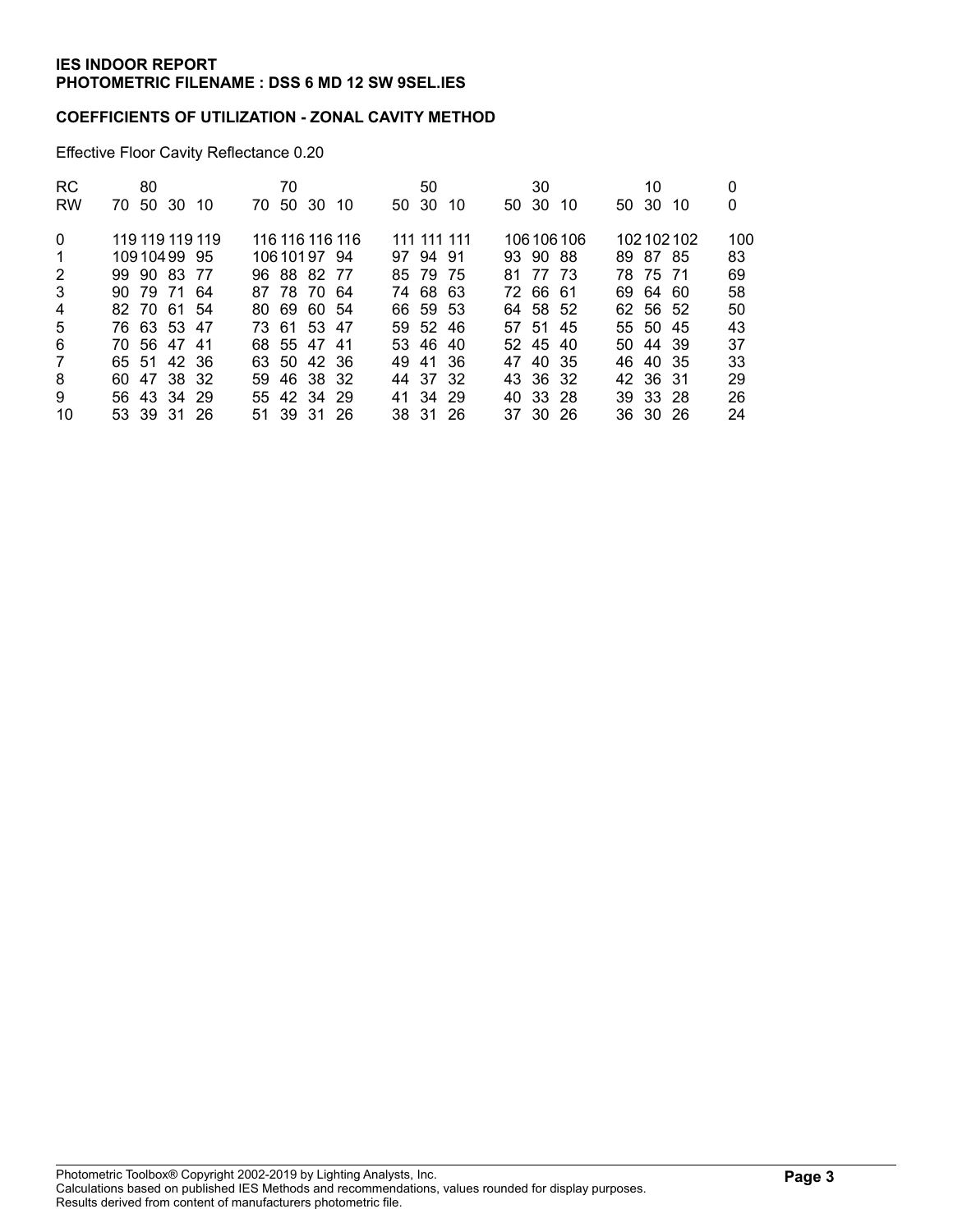# **UGR TABLE - CORRECTED**

| Walls<br><b>Floor Cavity</b> | Reflectances<br>Ceiling Cavity | 70<br>50<br>20 | 70<br>30<br>20              | 50<br>50<br>20 | 50<br>30<br>20            | 30<br>30<br>20 | 70<br>50<br>20 | 70<br>50<br>30<br>50<br>20<br>20 |      | 50<br>30<br>20 | 30<br>30<br>20 |
|------------------------------|--------------------------------|----------------|-----------------------------|----------------|---------------------------|----------------|----------------|----------------------------------|------|----------------|----------------|
| Room Size                    |                                |                | <b>UGR Viewed Crosswise</b> |                | <b>UGR Viewed Endwise</b> |                |                |                                  |      |                |                |
| $X=2H$                       | $Y=2H$                         | 22.8           | 24.4                        | 23.1           | 24.7                      | 25.0           | 22.7           | 24.3                             | 23.1 | 24.7           | 25.0           |
|                              | 3H                             | 24.6           | 26.1                        | 25.0           | 26.4                      | 26.8           | 24.6           | 26.0                             | 24.9 | 26.4           | 26.7           |
|                              | 4H                             | 25.3           | 26.7                        | 25.7           | 27.1                      | 27.5           | 25.3           | 26.7                             | 25.7 | 27.0           | 27.4           |
|                              | 6H                             | 25.9           | 27.2                        | 26.3           | 27.5                      | 27.9           | 25.8           | 27.1                             | 26.2 | 27.5           | 27.9           |
|                              | 8H                             | 26.1           | 27.3                        | 26.5           | 27.7                      | 28.1           | 26.0           | 27.3                             | 26.4 | 27.7           | 28.0           |
|                              | 12H                            | 26.2           | 27.4                        | 26.6           | 27.7                      | 28.2           | 26.1           | 27.3                             | 26.6 | 27.7           | 28.1           |
|                              |                                | 23.4           | 24.8                        | 23.8           | 25.2                      | 25.5           | 23.4           | 24.8                             | 23.8 | 25.1           | 25.5           |
| 4H                           | 2H<br>3H                       | 25.5           | 26.7                        | 25.9           | 27.1                      | 27.5           | 25.4           | 26.6                             | 25.8 | 27.0           | 27.4           |
|                              | 4H                             | 26.3           |                             |                |                           |                | 26.3           |                                  |      |                | 28.2           |
|                              |                                |                | 27.4                        | 26.8           | 27.8                      | 28.3           |                | 27.3                             | 26.7 | 27.7           |                |
|                              | 6H                             | 27.0           | 27.9                        | 27.5           | 28.4                      | 28.8           | 26.9           | 27.9                             | 27.4 | 28.3           | 28.8           |
|                              | 8H                             | 27.2           | 28.1                        | 27.7           | 28.6                      | 29.0           | 27.2           | 28.0                             | 27.6 | 28.5           | 29.0           |
|                              | 12H                            | 27.4           | 28.2                        | 27.9           | 28.7                      | 29.1           | 27.3           | 28.1                             | 27.8 | 28.6           | 29.1           |
| 8H                           | 4H                             | 26.7           | 27.5                        | 27.1           | 28.0                      | 28.5           | 26.6           | 27.5                             | 27.1 | 27.9           | 28.4           |
|                              | 6H                             | 27.5           | 28.2                        | 28.0           | 28.7                      | 29.2           | 27.4           | 28.1                             | 27.9 | 28.6           | 29.1           |
|                              | 8H                             | 27.8           | 28.4                        | 28.3           | 28.9                      | 29.4           | 27.7           | 28.4                             | 28.2 | 28.9           | 29.3           |
|                              | 12H                            | 28.0           | 28.6                        | 28.5           | 29.1                      | 29.6           | 27.9           | 28.5                             | 28.4 | 29.0           | 29.5           |
| 12H                          | 4H                             | 26.7           | 27.5                        | 27.2           | 28.0                      | 28.4           | 26.6           | 27.4                             | 27.1 | 27.9           | 28.4           |
|                              | 6H                             | 27.5           | 28.2                        | 28.1           | 28.7                      | 29.2           | 27.5           | 28.1                             | 28.0 | 28.6           | 29.1           |
|                              | 8H                             | 27.9           | 28.5                        | 28.4           | 29.0                      | 29.5           | 27.8           | 28.4                             | 28.3 | 28.9           | 29.5           |

Maximum UGR = 29.6